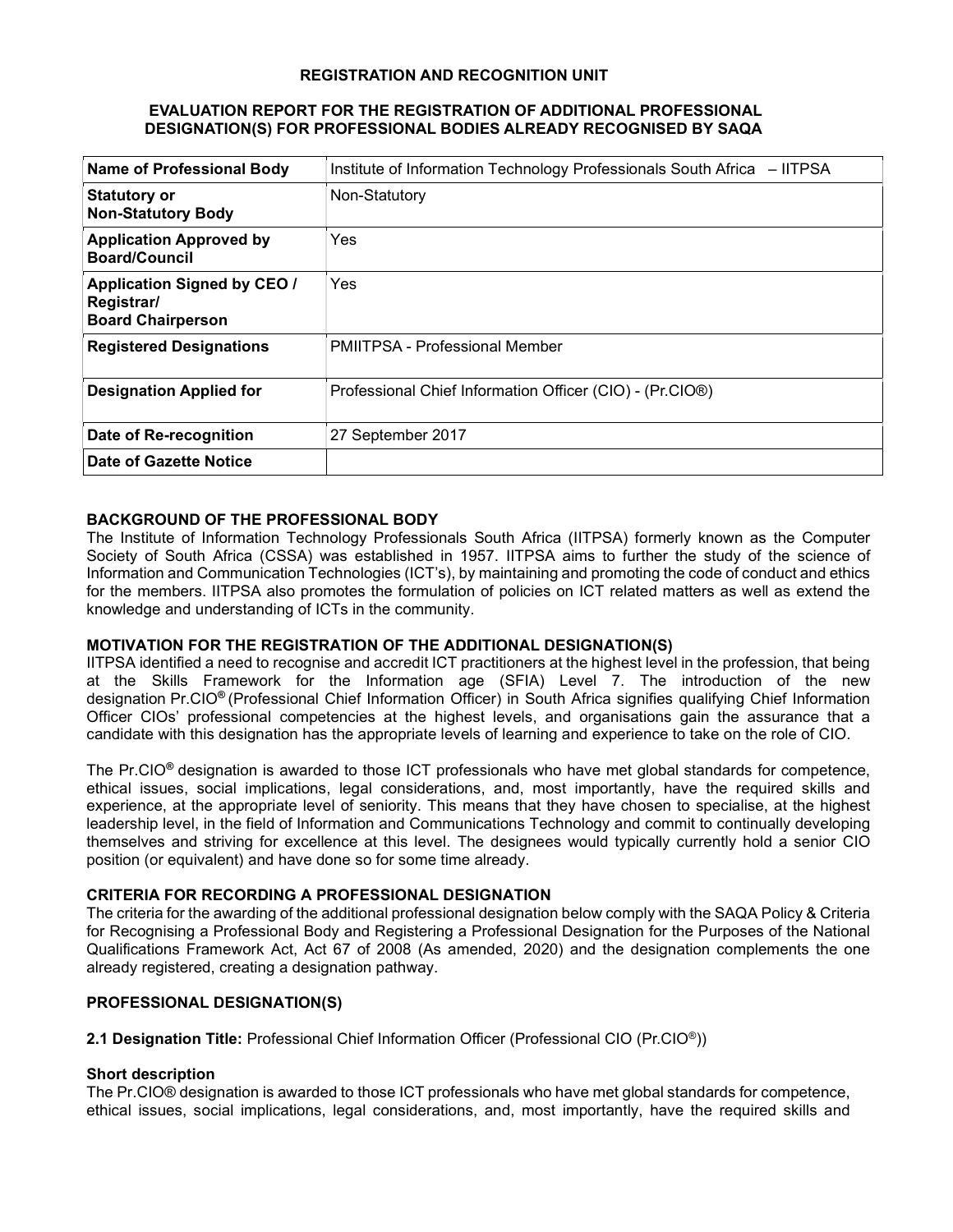experience, at the appropriate level of seniority. This means that they have chosen to specialise, at the highest leadership level, in the field of Information and Communications Technology and commit to continually developing themselves and striving for excellence at this level. The designees would typically currently hold a senior CIO position (or equivalent), and have done so for some time already.

### AWARDING CRITERIA

### Underlying NQF Registered Qualification/Part-Qualification

A relevant Bachelor Honours Degree (e.g. BSc Hons (Computer Science), or a four-year Professional Bachelor's Degree (e.g. BSc Eng (Elect) in Software or Information Engineering) at NQF Level 8.

### Experience/ Practical Experience/Experiential Learning

This is measured in months and the required minimum is dependent on the level of Academic Achievement referred to above. If the candidate presents the equivalent of a Bachelor Honours Degree, or a Professional Bachelor's Degree (at NQF Level 8), then 102 months of relevant professional experience is required. As the value of the qualification increases (e.g., Masters or Doctorate), so the number of months of required experience decreases commensurately.

Since this designation is awarded at the highest level in the profession, applicants are expected to already be in a Chief Information Officer (CIO) role (or similar) in the organisation at the time of application for the designation

# Competency Assessment/Board Examination

- Currently there are no specific board exams, but applicants for Professional CIO are required to: attend a peer review interview (competency conversation) with at least two members (peers) of the IITPSA / CIO Council, and, demonstrate a suitable level of familiarity and competence with a broad spectrum of ICT knowledge across the ICT field, and, complete a Skills Framework for the Information Age (SFIA) selfassessment which is evaluated in combination with the outcomes of the peer review.
- Professional CIOs should broadly satisfy SFIA Level 7 requirements in terms of Responsibility Level, and, have at least two years of continuous membership of the Institute prior to application for the professional designation.
- This requirement may be waived with the support of the CIO Council and / or the IITPSA.

### Designation RPL Statement

IITPSA awards this designation through Recognition of Prior Learning (RPL), as per the IITPSA RPL Policy. The standard IITPSA membership admission criteria allow for RPL at all membership levels, if required.

Ideally 48 points should be attained for the candidate's academic qualification [cognate NQF 8 Bachelor's degree with honours or Professional Bachelor's degree] and 102 points for relevant work experience.

However, where a candidate does not have such a qualification, the candidate would be required to show and verify prior learning experience for that number of points on the table in the IITPSA RPL policy (copy attached) that the candidate needs to prove prior learning for. Non-cognate (or not fully cognate) qualifications with relevant ICT content are considered according to the quantum of ICT content, per the IITPSA qualifications grading framework.

In terms of assessment, the candidate would need to submit documentary evidence of any qualifications / certifications achieved, courses attended, papers produced and published, and detailed work experience undertaken – essentially a 'portfolio of evidence'. The IITPSA assessors evaluate this submission against the IITPSA RPL policy and the Skills Framework for the Information Age (SFIA) framework, at SFIA Level seven (the level set for the Pr.CIO® designation). Any queries of content or clarity would be addressed with the applicant, either via email or telephone, or the queries would be held over until a scheduled Professional CIO peer review interview, when these queries could be addressed.

The outcome of the assessment, peer review interview and the submission of two confidential references by the candidate's nominated referees, determine whether the candidate is awarded the Professional CIO designation. They may be offered the SAQA registered IITPSA Professional Member designation (PMIITPSA®) if they meet the criteria for that designation, but do not meet the criteria for the Professional CIO designation. All IITPSA membership and designation award decisions are open to appeal.

### Designation Competencies: